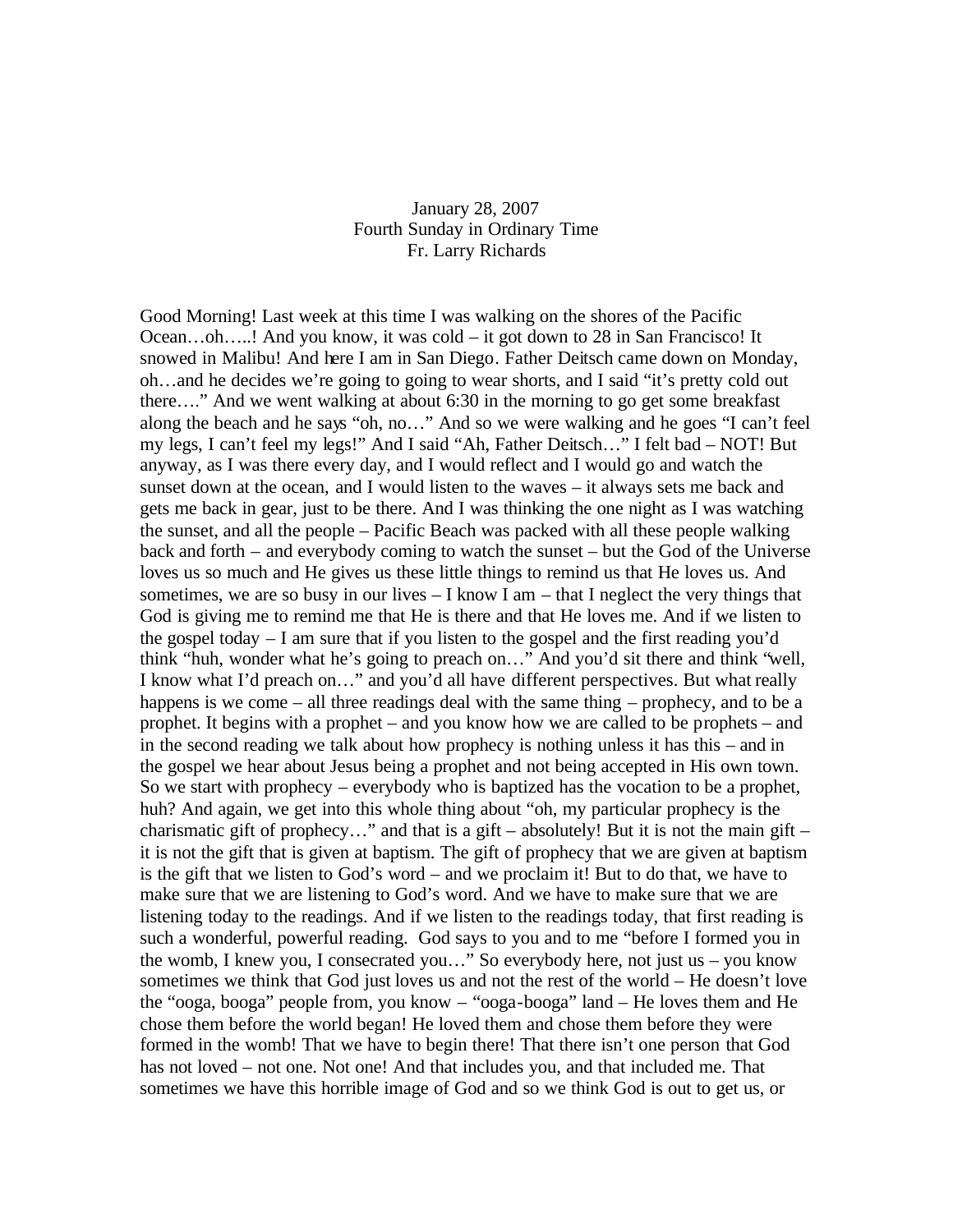we think God doesn't love us, and so what happens is  $-$  is if that is our image of God, and if I am always thinking God is out to get me, then that is the way I am going to be when I am judging other people. If I think that God is judging me every moment of every day, then I am going to be judging others every moment of every day. And so, now I am not a prophet of the good news – I am a prophet of the bad news, correct? And yet, God came to make us prophets. And later on, John will remind us of what this is about – that God is……love! Thank you very much! God is love, and so, if we are going to be prophets – what a prophet is – it takes the love of God, and brings the love of God to the world. That is what a prophet is. And in there is the truth of all God. But everything we have to know is we have to make sure that we are preaching - first of all - the good news. That doesn't mean we become "la las" and say "oh, I think you are so wonderful…" We become people who challenge people because we love them! Jesus was challenging the people today and they got so mad at Him that they tried to kill Him. They were going to take Him to the cliff and they were going to push Him over! Wasn't that nice? And the only thing that He was doing was He was loving them - He was loving them. And He knew in His heart of hearts that the first thing that I have to be as the God of the Universe is  $$ because God is love – is BE love to the world. And so, what we have to  $d_0$  – and I would encourage you, because it says in the second reading today – "even if you have the gift of prophecy, if you do it without love, it gains you nothing!" I don't care if you are a prophet – if you don't do it with love, who cares? You stink! It's that simple! If I have the gift of prophecy, but I do it without love  $-1$  stink! Who cares? So the thing that makes prophecy real is when we do it with love, because God is the God of love! So what needs to happen – you know, I really hate this reading, the second reading, it drives me insane! You know why? Because every time I read it, I feel guilty! Oh, no, you don't feel guilty. All of you sit there and say "I live that reading perfectly, Father!" Some of you really do think that – I know – it's unbelievable! "Oh, Father, we know that YOU don't live…" did you see those couple of lines in there? "Love is not quick tempered…" And you thought "Father is quick tempered, huh!" "Love is not rude!" "Well, Father can be rude!" And you went around and put it all on me instead of "oh, I'm quick-tempered sometimes…" It's easy to put it on somebody else – I know, I know! But I hate that reading because of it! But what has to happen is this – I want you to take five days this week – five. Can you do that? And I want you to spend those five days with this word – the second reading. We have heard it a thousand times. But this is what I want you to do – because if we are going to be prophets, that means we have to sit in the presence of God and listen to His word – and then teach His word. But to do this, it is going beyond just listening to it and preaching it – sometimes when we preach, we don't have to live it, and I don't want us to go there. I want us to live it – to feel love, and then to be love in the world. And the way we are going to do this is very simple. What I want you to do is to take five minutes a day for the next five days – and in these five or ten minutes a day – you can handle this, can't you? I want you to sit there and read the second reading. 1 Corinthians 13 – and I want you to go – and I'm sure you have heard it before – and instead of just saying "love is patient, love is kind…" I want you to read "God is patient, God is kind…" and I want you to let Him be patient and kind to you. I want you to receive that first. Do not go to the second part until you have received that  $-$  you have felt it  $-$  you have experienced it! So, you have to read it slowly – "God is patient with me – God is kind to me – God is not quick tempered with me – God is not rude to me..." And let it sink in – and as you let it